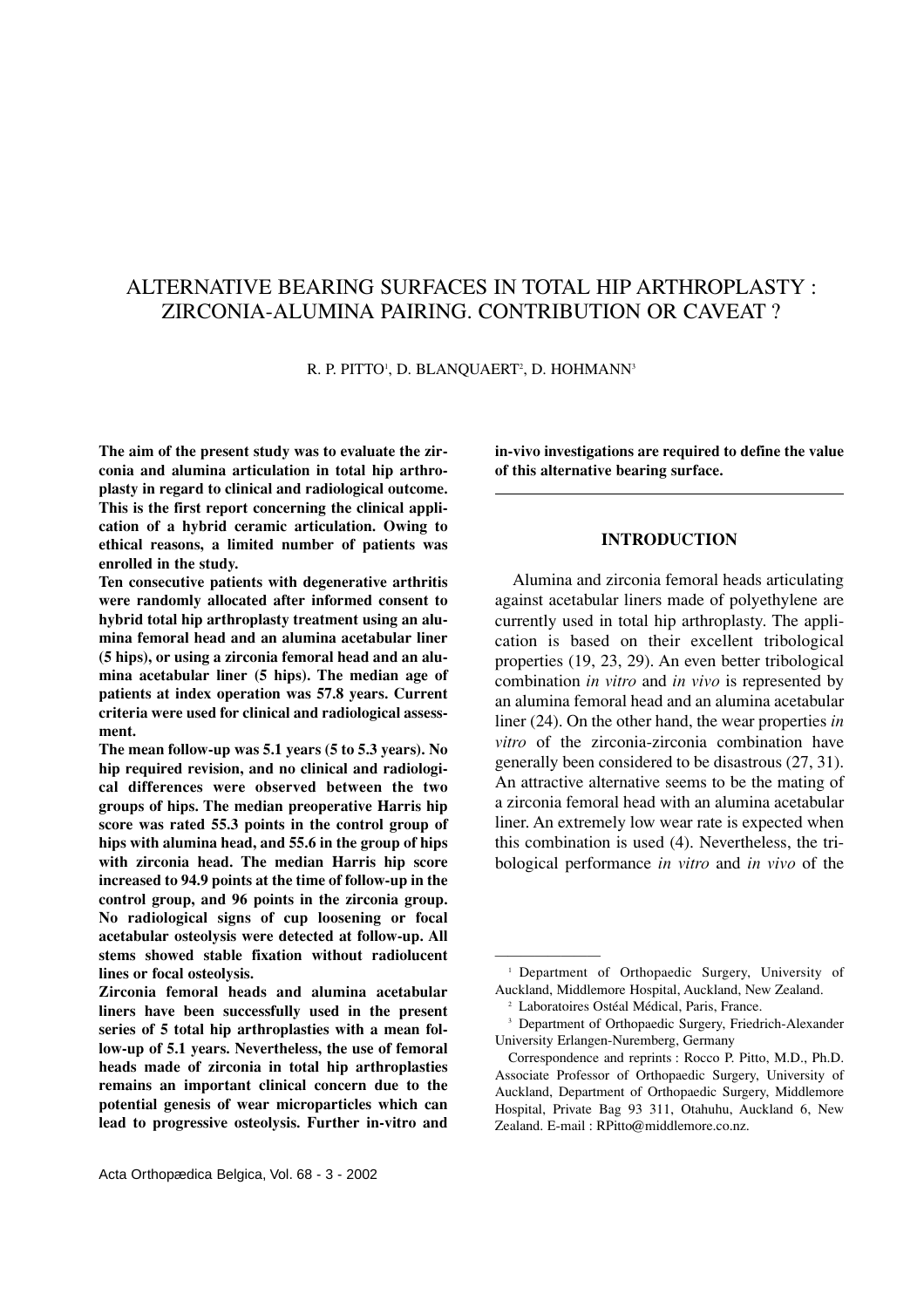zirconia and alumina pairing remains quite controversial (9, 32). Potential genesis of wear microparticles and biodegradation products from femoral heads made of zirconia may lead to progressive osteolysis.

The aim of this study was to evaluate the zirconia and alumina pairing in total hip arthroplasty in regard to middle-term clinical and radiological outcome. To our knowledge, this is the first report concerning the *in vivo* performance of a hybrid ceramic articulation.

#### **MATERIALS AND METHODS**

The study was approved by an institutional investigation committee, but the number of study patients was restricted to 25. The reason for this restriction was based on the controversial *in vitro* performance of zirconia and alumina pairing. Five orthopaedic centres were initially enrolled in the study, but only our unit completed the investigation. The reason for withdrawal was unrelated to the scientific topic of the study. Thus, 10 consecutive patients with unilateral degenerative arthritis were randomly assigned to elective treatment with a hybrid total hip arthroplasty using an alumina femoral head and an alumina acetabular liner (control group, alumina), or using a zirconia head and an alumina liner (study group, zirconia). Randomization was done the day of operation using random number sheets. All patients signed an informed-consent form. The median age of patients at index operation was 57.8 years (table I).

Hybrid total hip arthroplasty was performed under general anesthesia with the patient placed in the supine position. All operations were carried out by one surgeon. The hip joint was exposed through the direct lateral approach. A press-fit acetabular component (Cerafit, Céraver, Paris, France) was inserted after exposure with reamers of the subchondral bone surface. A satisfactory initial stability was obtained in all hips, and no acetabular dome screws were used to augment the quality of fixation. An alumina liner was inserted in all cups after cleaning of the shell. The femoral canal was opened using an osteotome and the medullary cavity was prepared with chip tooth broaches after the aspiration of fat and bone marrow. A bone plug was placed into the distal part of the femur and the bone surface was washed with normal saline pulsatile high-volume lavage. A vacuum-mixed standard viscosity polymethyl-methacrylate (Palacos-R, Biomet-Merck, Darmstadt, Germany) was inserted and pressurized with a cement gun (Biomet-Merck) before the insertion of the stem (Osteal, Céraver). An intramedullary teflon-tube was used to vent the femoral canal during the stem insertion. Autologous bone was placed underneath the stem collar in order to seal the femoral neck osteotomy and to avoid migration of wear debris along the interface between implant and femoral bone. In 5 hips an alumina femoral head with a diameter of 32 millimeters (Céraver) was inserted. The remaining 5 hips received a zirconia femoral head with a diameter of 32 millimeters (Céraver and Céramiques et Composites, Rhone Poulenc, France). The material composition and manufacturing procedures of the heads were different that those used by

| Parameter *                             | Group 1 (Alumina)<br>5 Patients (5 hips) | Group 2 (Zirconia)<br>5 Patients (5 hips) |
|-----------------------------------------|------------------------------------------|-------------------------------------------|
| Gender (Male / Female)                  | $M = 1, F = 4$                           | $M = 1$ , $F = 4$                         |
| Age (years)                             | 57 (min 56, max 67)                      | 59 (min 53 max 66)                        |
| Body-Mass Index $(kg/m2)$               | 25.1 (min 24.5, max 26.2)                | 24. (min 24, max 26.5)                    |
| Functional status (Charnley rating)     | $A = 5$ hips                             | $A = 5$ hips                              |
| Level of activity (AAOS SICOT rating)   |                                          |                                           |
| Light labor                             | 2                                        | 2                                         |
| Moderate manual labor                   | 3                                        | 3                                         |
| Bone stock (Singh rating)               |                                          |                                           |
| 5 (Ward triangle is empty)              | 1 hip                                    | 1 hip                                     |
| 6 (inferior Ward triangle well defined) | 2 hips                                   | 1 hip                                     |
| 7 (normal)                              | 2 hips                                   | 3 hips                                    |

The values are given as the median, minimum and maximum.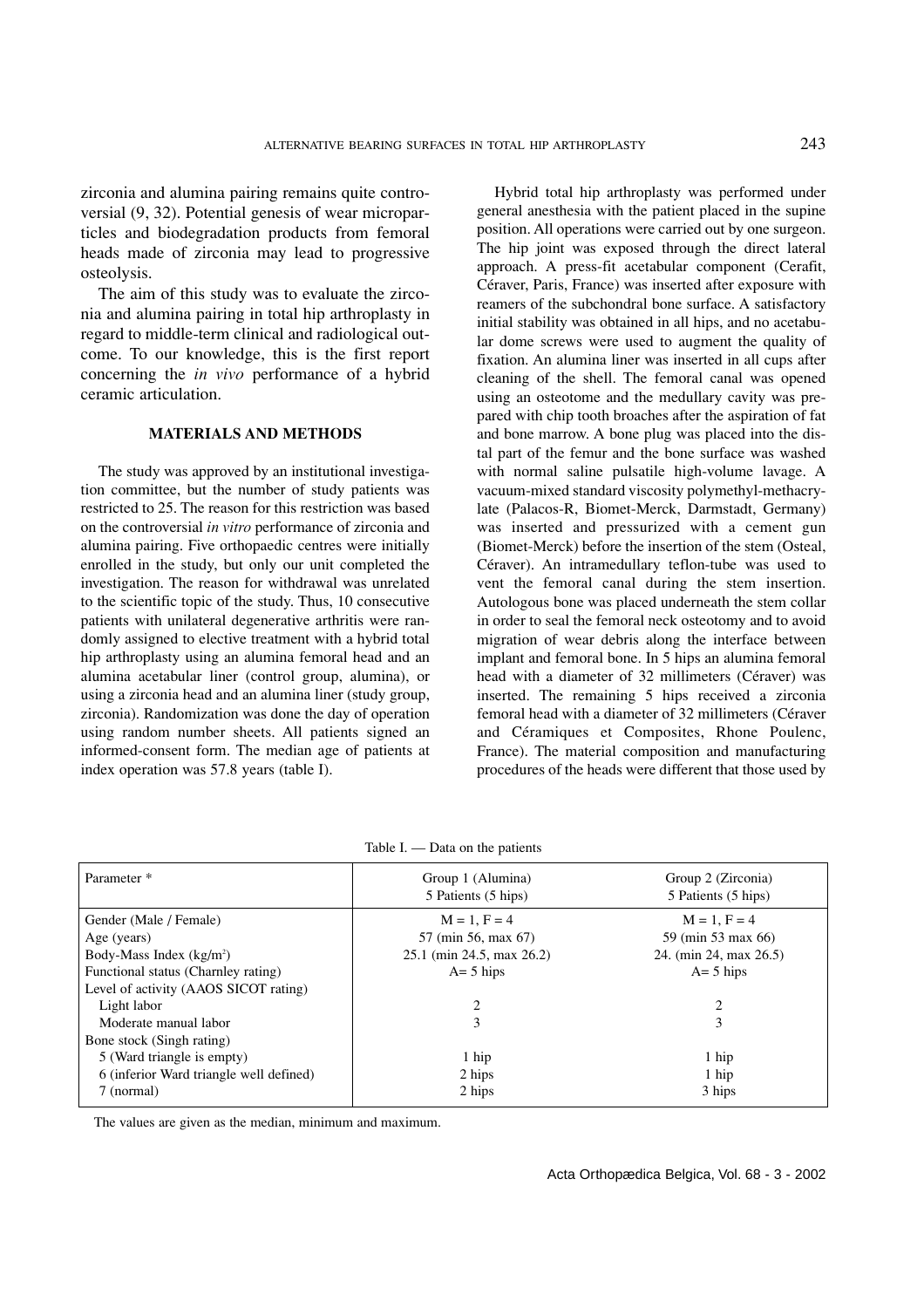Benoit-Desmarquet. Zirconia femoral heads produced by this company have been recently removed from the market place because of a high rate of fractures (33). The 5 zirconia femoral heads (all medium length) used in this study had been previously matched in the laboratory with the alumina acetabular liners, in order to ensure an optimal clearance of the articulation. Postoperatively, touch weight bearing up to 15 kg was allowed over the first 2 weeks, then progressively increased loading to full weight bearing within the next 4 weeks. Patients were clinically assessed using the Harris Hip Score. Radiological evaluation of the femoral and acetabular components was performed by an independent observer using current criteria (15). Radiolucent lines were assessed according to the suggestions of Freeman (11). Location of radiolucent lines, osteolysis and cortical hypertrophy was defined according to the Gruen criteria (12). For evaluation of heterotopic ossification the Brooker classification was used (7). The quality of the cement mantle was graded based on the A- $B-C_1-C_2-D$  classification of Berger *et al.* (2).

### **RESULTS**

Clinical and radiological follow-up was obtained in all hips. The mean follow-up was 5.1 years (5 to 5.3 years). The median preoperative Harris Hip Score was rated 55.3 points (min. 42, max. 60) in the control group of hips with alumina femoral heads, and 55.6 points (min. 45, max 58) in the study group of hips with zirconia femoral heads. Severe preoperative pain was present in 8 hips, marked pain in 2 hips. Range of joint motion was limited to less than 110° in 9 hips, and only one patient was able to walk without a cane or crutches.

No difference in clinical results was observed between the two groups of hips at follow-up. The median Harris Hip Score had improved to 94.9 points (min. 89, max. 99 points) in the control group and had improved to 96 points (min. 90, max. 98 points) in the study group. Range of joint motion was more than 110° in all hips. All patients were able to walk without a cane or crutches. One patient in the zirconia group complained at followup about a sporadic audible squeak during gait and at rest. Squeaking was not reproducible during clinical investigation. Similar experience was not reported by the other patients.

No differences in radiological results were observed between the two groups of hips (Table II). All cups were considered radiologically stable with complete bone ingrowth. No radiological signs of focal osteolysis were detected at follow-up (fig. 1 and 2). Acetabular radiolucencies with a periprothetic sclerosis reaction and without progression were found at follow-up in the DeLee-Charnley zone 3 in one hip of the alumina group

Table II. — Radiological findings

| Parameter *                                  | Group 1 (Alumina)<br>5 Patients (5 hips) | Group 2 (Zirconia)<br>5 Patients (5 hips) |
|----------------------------------------------|------------------------------------------|-------------------------------------------|
| Acetabular angle                             | $38^\circ$ (min. max)                    | $36^{\circ}$ min. max)                    |
| Stability of acetabular cup                  |                                          |                                           |
| Bony ingrowth                                | 5 hips                                   | 5 hips                                    |
| Radiolucent lines without progression (cup)  |                                          |                                           |
| DeLee-Charnley                               | Zone $3$ (one hip)                       | None                                      |
| Bone resorption                              | None                                     | None                                      |
| Migration of cup                             | None                                     | None                                      |
| Tilting of cup                               | None                                     | None                                      |
| Axis of femoral stem                         | Neutral $(\pm 5^{\circ})$                | Neutral $(\pm 5^{\circ})$                 |
| Migration of stem                            | None                                     | None                                      |
| Radiolucent lines without progression (stem) |                                          |                                           |
| Gruen                                        | Zone $8(2 \text{hips})$                  | Zone $8$ (one hip)                        |
|                                              | Zone 14 (one hip)                        | Zone $14$ (one hip)                       |
| Heterotopic ossification                     |                                          |                                           |
| <b>Brooker</b>                               | None                                     | Brooker I (one hip)                       |

The values are given as the median, minimum and maximum.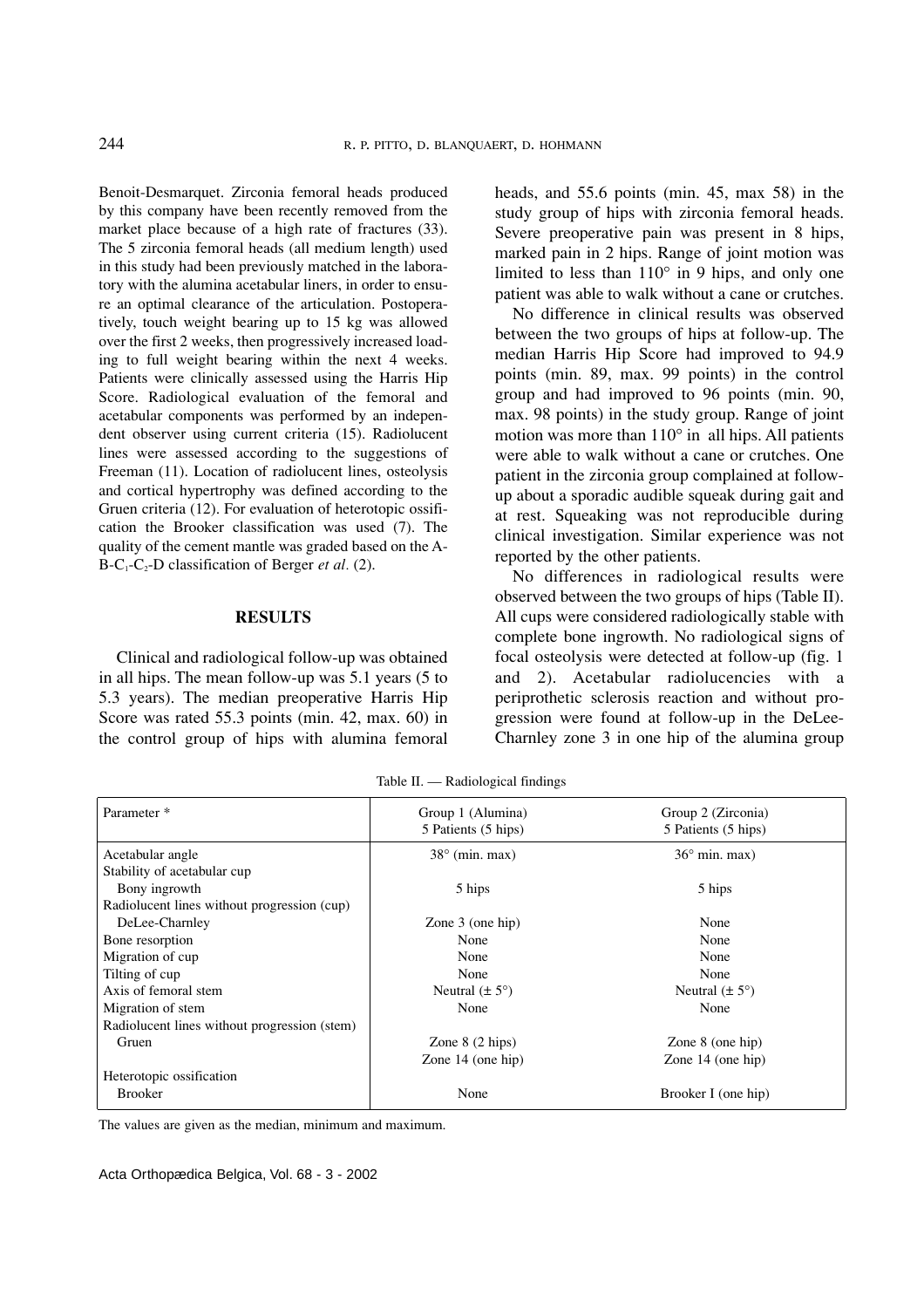







No radiological signs of wear were detected using conventional measurement methods in the two groups of hips. All stems showed stable fixation at follow-up. Quality of femoral cement mantle assessed in the postoperative radiographs was rated good in all hips (8 hips grade A and 2 hips grade B). Two hips presented small voids in the cement mantle underneath the tip of the stem (zirconia

*Fig. 1.* — (A) Anteroposterior radiograph of a 58-year-old male with degenerative osteoarthritis of the hip joint. (B) Postoperative anteroposterior radiograph after hybrid total hip arthroplasty with zirconia head and alumina liner. Autologous bone has been placed underneath the stem collar in order to seal the femoral neck osteotomy and to avoid caudal migration of wear debris. This explains the defect of cement mantle around the stem collar ; (C) Intermediate follow-up 3 years after the index operation. (D) At the 5-year follow-up the prosthesis is radiologically stable, without signs of osteolysis. The Harris hip score is rated 96 points.

group). No radiological signs of femoral osteolysis were detected. Radiolucencies with a sclerosis reaction at the bone-cement interface without progression were found in the Gruen zone 8 in 3 hips (2 alumina hips, one zirconia hip), and in zone 14 in 2 hips (one alumina hip, one zirconia hip). Radiolucencies without sclerosis or ballooning osteolysis were not detected. A slight cortical hypertrophy was seen in one hip of the alumina group.

# **DISCUSSION**

The aim of the present study was to assess the middle-term clinical and radiological outcome of the zirconia and alumina articulation in total hip arthroplasty. To our knowledge, this is the first report concerning the clinical outcome of a hybrid ceramic pairing. The first total hip arthroplasty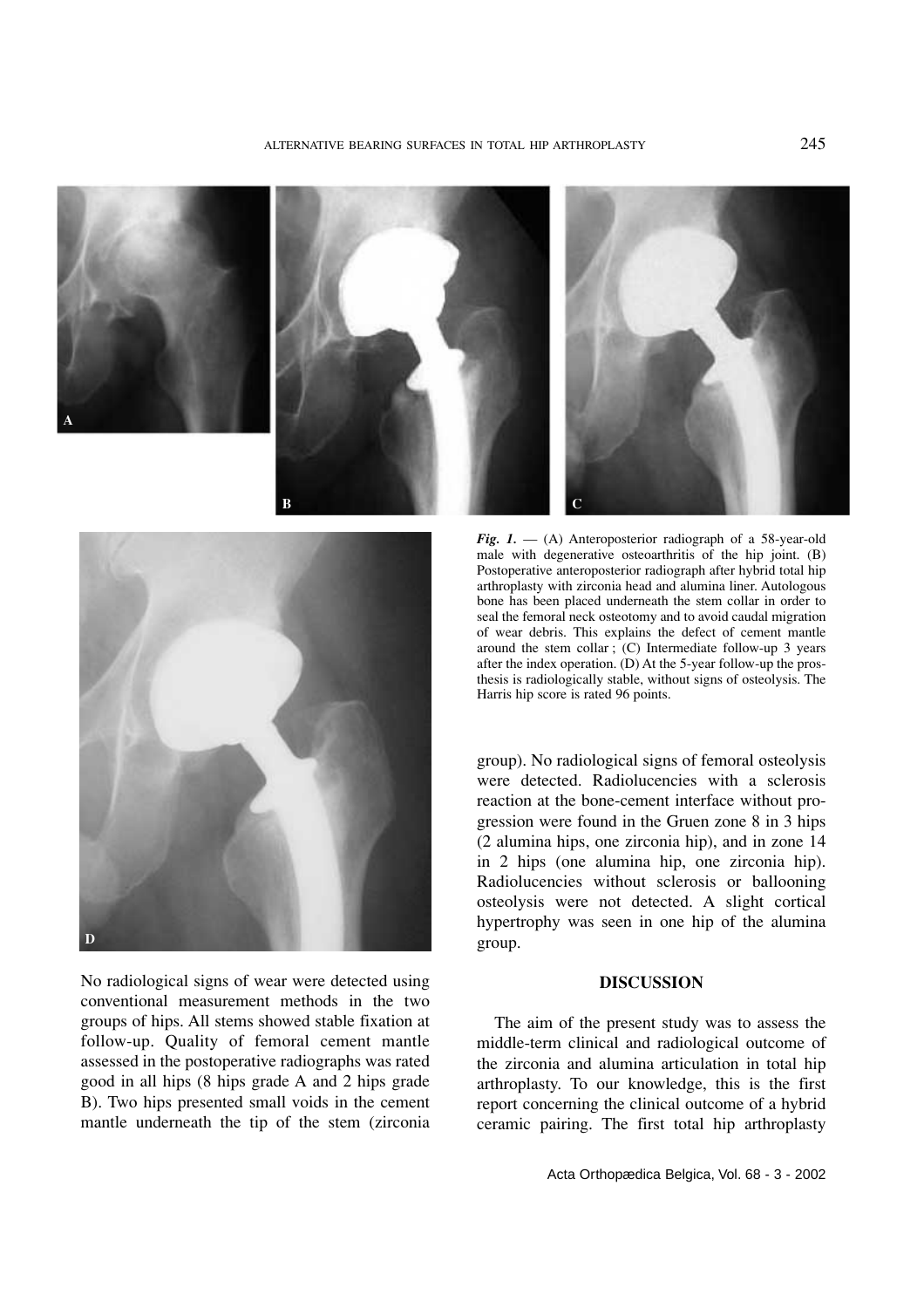



with a zirconia femoral head and an acetabular liner was implanted in our institution in June 1996.

Total hip arthroplasty is now entering its fourth decade and a number of alternate bearing surfaces have been developed or improved for use with modern implants to enhance the wear characteristics of these devices (25, 28, 32). Alumina ceramics, even with fine microstructure and high chemical purity, remain brittle with a relatively low

*Fig. 2.* — (A) Preoperative anteroposterior radiograph of a 57 year-old woman with degenerative osteoarthritis of the hip joint with multiple intraosseous cysts. (B) The postoperative anteroposterior radiograph shows the hybrid total hip arthroplasty with zirconia femoral head and alumina acetabular liner. The acetabular cysts have been filled with autologous bone. (C) Intermediate follow-up 3 years after the index operation. (D) Five years postoperative, the prosthesis appears radiologically stable and the bone stock is unchanged. The Harris hip score is rated 94 points.

fracture strength and toughness, when compared to metals (18). The risk of breakage even using modern alumina femoral heads remains a clinical concern and reported data range from 0.02% to 0.01% (14). Owing to the stress concentration features of the bearing surfaces, this risk seems to be even higher when alumina femoral heads are matched with alumina acetabular liners instead of polyethylene liners (4).

Zirconia ceramic has been suggested as a highstrength candidate material with high fracture toughness and good material resistance to abrasion (29). However, the initial *in vitro* wear studies with zirconia on zirconia articulations were not encouraging (27, 31). On the other hand, catastrophic breakdown of zirconia heads paired with alumina liners did not materialize in recent hip simulator investigations, and revealed an extremely high wear resistance. Clarke *et al.* (9) found low wear rates after 5.7 millions cycles using zirconia - alumina pairing from two different manufacturers, and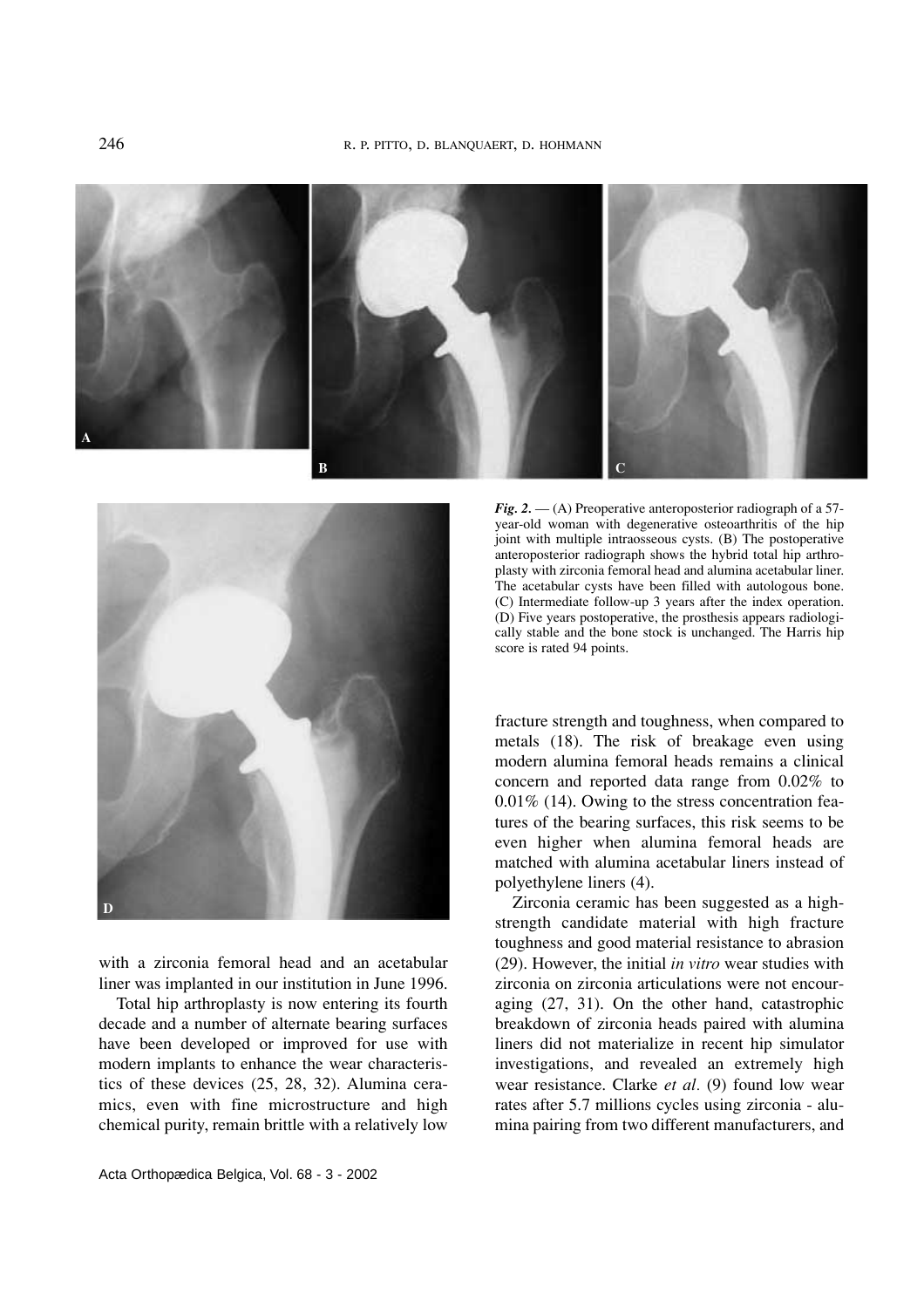surprisingly wear was lower than with alumina alumina pairing in the same experimental conditions. The most important limitation of this simulator investigation is a too short testing time. Rieker (22) found excellent tribological behaviours of zirconia and alumina pairing, and reported a rate of wear markedly lower than in metal on metal articulations. In this study the period of testing was limited to 3 millions cycles. Heretofore, we observed in a previous study (6) low rates of wear after 10 millions of cycles in articulations made of alumina acetabular liners and zirconia femoral heads, but in contrast, the wear was more pronounced than in articulations made of alumina acetabular liners and alumina femoral heads. Hip simulator testing was performed under the same experimental conditions, and using the same femoral head diameter.

It must be pointed out, that the value of simulator testing for investigation of wear rates remains unclear. Laboratory tests usually show wear rates of bearing surfaces lower than those observed during *in vivo* studies. Thus, laboratory simulator testing seems to be inappropriate to predict the true *in vivo* value of alternative bearing surfaces, and requires further improvement and validation of data. For instance, microseparation of the femoral head and the acetabular liner during physiological gait seems to play an important role in generating wear. Recently, Nevelos *et al.* (17) performed hip simulator studies with additional microseparation and reported rates of wear which are similar to those observed *in vivo*, demonstrating a higher predictive value, and clinically relevant information.

The sensitivity of zirconia to cristallographic phase transformation represents an important issue. The thermodynamically stable phase of zirconium oxide at room temperature is the monoclinic structure. The most commonly used biomedical grade zirconia is doped with yttrium oxide, which stabilizes zirconia in a tetragonal phase. The outstanding mechanical properties of zirconia derive from this metastable tetragonal phase. The unfavourable transformation from the tetragonal to the monoclinic phase is time dependent, and is particularly accelerated by the combination of high temperature and aqueous environment. Ageing of zirconia

femoral heads characterized by phase transformation has been described in steam autoclave, in water, and in the human body (30). Blaise *et al.* (5) recently investigated the influence of artificial ageing on the mechanical and wear properties of zirconia heads (heating ranging 60° to 134°C, during a period of time ranging from one hour to 80 days). The results of the study showed a significant slowing down of the phase transformation kinetics when zirconia heads were processed with hot isostatic pressure (HIP). Non-HIPed zirconia heads presented a monoclinic phase content of about 10% after a theoretical implantation time of 20 years, whereas HIPed heads needed 35 years to reach the same rate of monoclinic phase content. This can be explained by the higher density of the ceramic structure and the reduction of microstructural flaws such as pores. It must be pointed out that the HIP process was introduced in the mid 1990´s in the manufacturing procedure of the majority of ceramic heads (14). Villermaux (30) investigated in a hip joint simulator study the wear behaviours of aged zirconia femoral heads articulated with alumina liners. The HIPed heads were artificially aged in steam autoclave, and showed a monoclinic content of 40%, corresponding to more than 50 implantation years in the human body. She found that after 5 millions cycles of testing ageing did not significantly influence the wear rate, in comparison to articulations with non-aged zirconia femoral heads. Recently, a new ceramic composite made of zirconia toughened alumina has been investigated. *In vitro* testing showed a more stable bearing surface, a marked increase in burst strength in comparison to pure alumina, with similar tribological properties (18). Recently, an increasing number of fractures of zirconia femoral heads paired with polyethylene liners has been reported (33). The cause of these events remains unclear, but the distribution and marketing of zirconia heads has been stopped worldwide.

Ceramic articulations can lead to release of wear debris in the submicrometer and micrometer range. Alumina and zirconia debris have demonstrated excellent biocompatibility in bulk form (32), but their tolerance in particulate form is still controversial. Harmand (13) and Rader (21) found some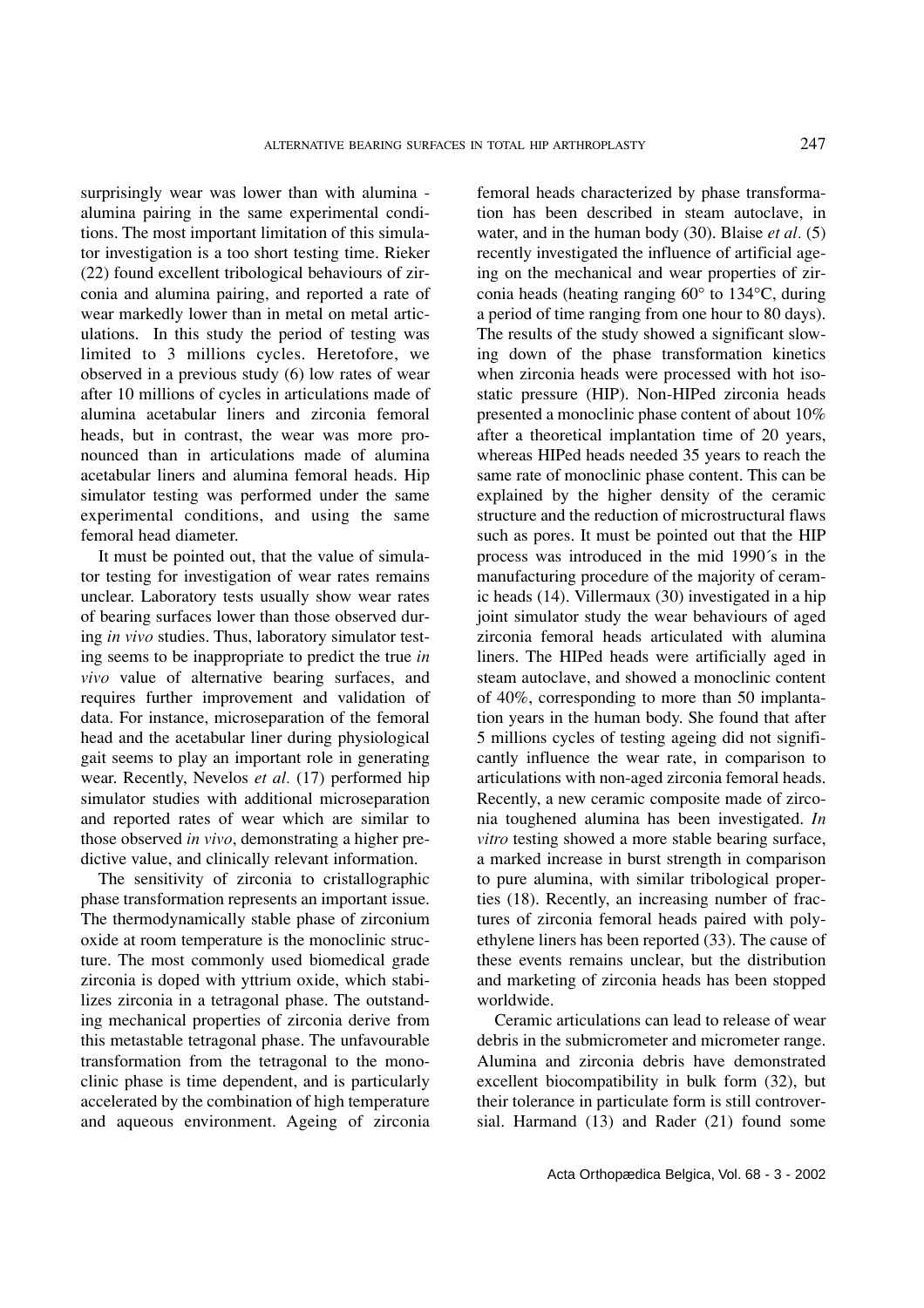inflammatory reaction in the presence of submicrometer zirconia wear particles *in vitro*. In contrast, submicrometer zirconia wear particles showed a lower inflammatory potential than alumina wear particles in another experimental study (20). Catelas *et al.* (8) found no difference in cell mortality rate and TNF- $\alpha$  release between alumina and zirconia particles with the same diameter of 0.6 µm. Meunier (16) investigated the acute inflammatory potential of ceramic particles in the rat airpouch model and found a positive correlation between the number and size of particles, and the intensity of inflammatory reaction, but he did not find any difference in intensity of inflammatory reaction when alumina or zirconia particles were used. It must be pointed out, that the *in vitro* model of the study do not necessarily represents the ideal condition to address the biotolerance of zirconia wear debris.

From the experimental point of view, there are still no grounds for optimism concerning zirconia femoral heads in total hip arthroplasty. Nevertheless, Banon (1) suggested the use of femoral heads made of zirconia and acetabular liners made of alumina in total hip arthroplasty in patients with long life expectancy and high functional demand. This suggestion is based on the results of a maximum one-month to 2-year follow-up clinical investigation of 163 hips operated on consecutively. In our opinion, further laboratory studies and cautious preclinical testing are necessary before the introduction on the market place of zirconia heads designed for articulation with an alumina acetabular liner.

In the present series no hip with a zirconia femoral head and an alumina liner required revision. All prostheses were radiologically stable, with a median Harris Hip Score of 96 points at a mean 5.1-year follow-up. Pain requiring pharmacological or physical treatment was not present in any of the patients. No signs of osteolysis were observed. Clinical and radiological results are similar to those achieved using the same prosthesis with an alumina on alumina articulation. Moreover, the findings of the present investigation do not contrast with data reported by other authors using total hip arthroplasty with hard-hard pairing (3, 19, 24, 28),

Acta Orthopædica Belgica, Vol. 68 - 3 - 2002

or using total hip arthroplasty with soft-hard pairing (2, 10, 23, 26).

One patient in the zirconia group complained at follow-up about a sporadic audible squeak during gait and at rest. Squeaking was not reproducible during clinical investigation. The explanation of this finding is unclear. The prosthesis appears radiologically stable and the alignment is adequate. The clinical relevance of articular squeak, which could be caused by abrasion phenomena within the joint, remains unknown in ceramic-ceramic articulations.

The most important limitation of the present study is the small number of patients. Ethical concern was raised during planning in consideration of the still controversial *in vitro* data related to the zirconia-alumina pairing. The study was initially designed as a multicentre, randomized investigation. Unfortunately, 4 of the 5 centres did not start operating, leaving only 5 hips with a relevant follow-up treated in our institution. With the number available, no attempt was made to perform statistical analysis.

In conclusion, zirconia heads and alumina acetabular liners in total hip arthroplasty have been successfully used in a limited series of patients, but little is known about the middle and long term results. The most important advantage of the zirconia and alumina combination in total hip arthroplasty seems to be the extremely low rate of wear. The potentially higher risk of fracture of the zirconia femoral heads and ageing of their structure which could lead to accelerated wear remains an important clinical concern. Further *in-vitro* investigations and randomized trials are required to define the value of this hybrid ceramic articulation.

#### **REFERENCES**

- 1. Banon F. A new couple zirconia-alumina. In : Cales B. (ed). Zirconia femoral heads for total hip prostheses. Proceedings of the 6<sup>th</sup> World Biomaterials Congress, 2000, pp. 77-82.
- 2. Berger R. A., Kull L. R., Rosenberg A. G., Galante J. O. Hybrid total hip arthroplasty. 7- to 10-year Results. Clin. Orthop., 1996, 333, 134-146.
- 3. Bizot P., Larrouy M., Witvoet J. *et al*. Press-fit metalbacked alumina sockets. A minimum 5-year follow-up study. Clin. Orthop., 2000, 379, 134-142.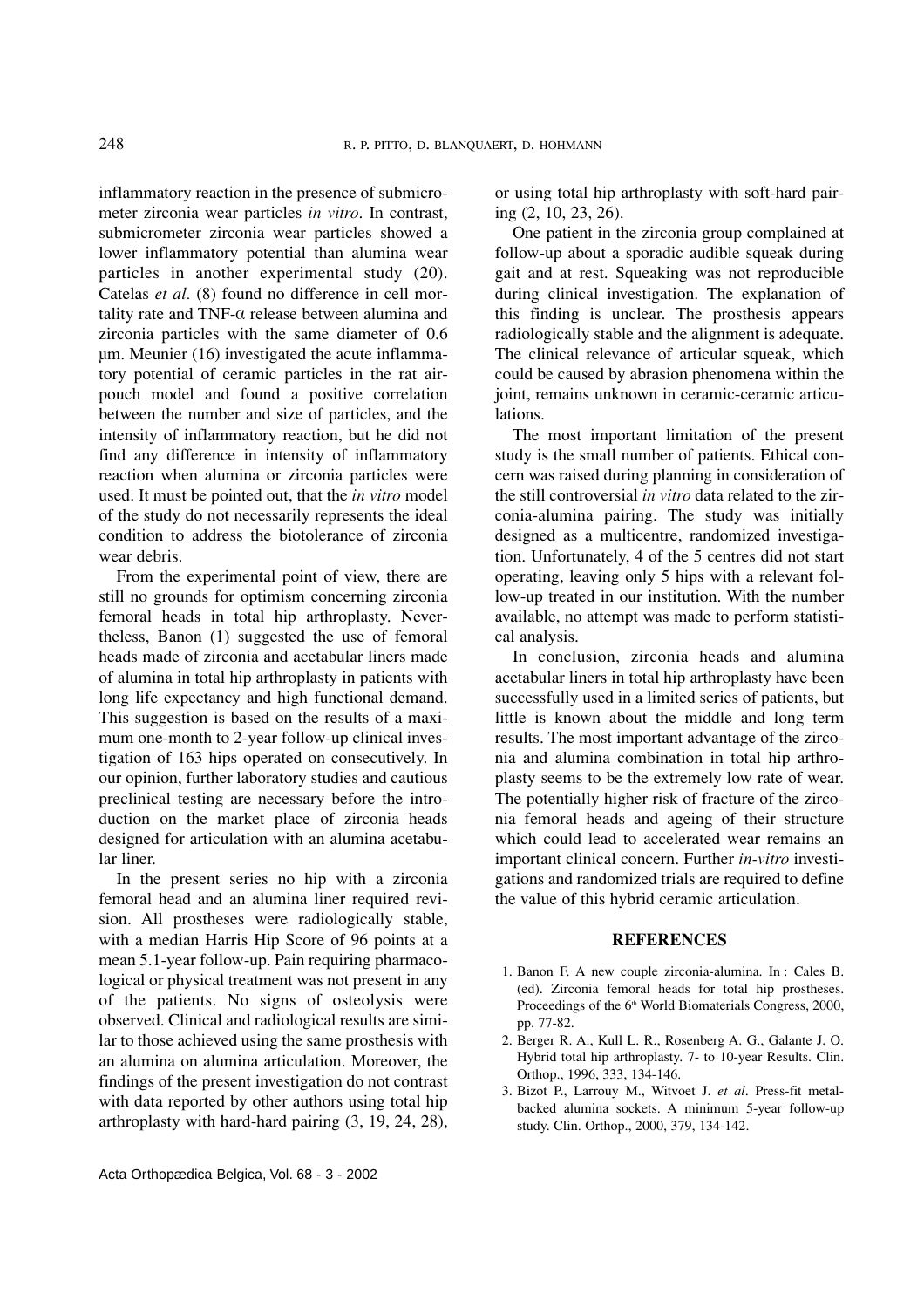- 4. Blaise L., Villermaux F., Cales F., Evreux C. Zirkonoxyd-Aluminiumoxyd als neue Keramik-Keramik-Gleitpaarung für Hüftgelenk-endoprothesen. Z. Orthop., 1999, 137 (suppl. A), 29-30.
- 5. Blaise L., Villermaux F., Cales F. Aging of zirconia. Everything you always wanted to know. Bioceramics, 2000, 13, 553-556.
- 6. Blanquaert D. Personal communication.
- 7. Brooker A. E., Bowerman J. W., Robinson R. A., Riley L. H. Ectopic ossification following total hip replacement. Incidence and a method of classification. J. Bone Joint Surg., 1973, 55-A, 1629-1632,.
- 8. Catelas I., Huk O. L., Petit A., *et al.* Flow cytometric analysis of macrophage response to ceramic and polyethylene particles. Effects of size, concentration, and composition. J. biomed. Mater. Res., 1998, 41, 600-607.
- 9. Clarke I. C., Good V., Yamamoto K., Schröder D., Gustafson A. High wear resistance of alumina and zirconia ceramic combinations in total hip replacement wear study. In : Cales B (ed). Zirconia femoral heads for total hip prostheses. Proceedings of the 6<sup>th</sup> World Biomaterials Congress, 2000, pp. 5-10.
- 10. Coventry M. B. Lessons lerned in 30 years of total hip arthroplasty. Clin. Orthop., 1992, 274, 22-29.
- 11. Freeman M. A. R. Radiolucent lines. A question of nomenclature. J. Arthroplasty, 1999, 14, 1-2.
- 12. Gruen T. A., McNiece G. M., Amstutz H. C. Mode of failure of cemented stem-type femoral components : a radiographic analysis of loosening. Clin. Orthop., 1979, 141, 17-27.
- 13. Harmand M. F. Biotolerance of alumina, zirconia and cobalt-chromium wear particles. In Blanquaert D. (ed). Proceedings of the Symposium on Alumina-alumina Combination. 30 years of clinical experience. Paris, 2000, pp. 25-26.
- 14. Heros R., Willmann G. Ceramics in total hip arthroplasty. Seminars in Arthroplasty, 1998, 9, 114-122.
- 15. Johnston R. C., Fitzgerald R. H., Harris W. H., Poss R., Müller M. E., Sledge C. B. Clinical and radiological evaluation of total hip replacement. J. Bone Joint Surg., 72-A, 1025-1034.
- 16. Meunier A. Acute inflammatory potential of ceramic particles in the rat air-pouch model. In : Cales B. (ed). Zirconia femoral heads for total hip prostheses. Proceedings of the 6<sup>th</sup> World Biomaterials Congress, 2000, pp. 55-65.
- 17. Nevelos J., Ingham E., Doyle C., Nevelos A., Walter W., Fischer J. Micro-separation of the centres of aluminaalumina artificial joints during simulator testing produces clinically relevant wear rates and patterns. Proceedings of the 6<sup>th</sup> World Congress of Biomaterials, 2000, pp. 861-862.
- 18. Pfaff H. G., Rack R. A new material concept for bioceramics in orthopaedics. In Willmann G. and Zweymüller K. (eds). Bioceramics in hip joint replacement. Stuttgart, New York, Thieme Verlag 2000, pp. 136-140.
- 19. Pitto R. P., Schwämmlein D., Schramm M. Modular pressfit acetabular components in total hip arthroplasty. In Willmann G. and Zweymüller K. (eds). Bioceramics in hip joint replacement. Stuttgart, New York, Thieme Verlag 2000, pp. 19-25.
- 20. Prudhommeaux F., Meunier A., Villermaux F., Doyle C., Sedel L. Acute inflammatory potential of ceramic particles in the rat air-pouch model. In : Cales B. (ed). Zirconia femoral heads for total hip prostheses. Proceedings of the 6th World Biomaterials Congress, 2000, pp. 35-39.
- 21. Rader M. Biotolerance of alumina, zirconia and cobaltchromium wear particles. In Blanquaert D. (ed). Proceedings of the Symposium on Alumina-alumina Combination. 30 years of clinical experience. Paris, 2000, pp. 29-30,.
- 22. Rieker C. Comparison of two hard-hard bearing systems on a hip simulator. In : Cales B. (ed). Zirconia femoral heads for total hip prostheses. Proceedings of the 6<sup>th</sup> World Biomaterials Congress, 2000, pp. 40-48.
- 23. Schramm M., Keck F., Hohmann D., Pitto R. P. Total hip arthroplasty using an uncemented femoral component with taper design : outcome at 10-year follow-up. Arch. Orthop. Trauma Surg. 2000, 120, 407-412.
- 24. Sedel L., Nizard R. S., Kerboull L., Witvoet J. Aluminaalumina hip replacement in patients younger than 50 years old. Clin. Orthop., 1994, 298, 175-183.
- 25. Sedel L. Evolution of alumina-on-alumina implants. A review. Clin. Orthop., 2000, 379, 48-54.
- 26. Stringa G., Di Muria G. V., Marcucci M., Pitto R. P. Long term results of Charnley low-friction arthroplasty : A 13 year average follow-up study. Hip International, 1, 21-25, 1991.
- 27. Tucci A., Esposito L. Microstructure and tribological properties of zirconia ceramics. Wear, 1994, 172, 111-119.
- 28. Weber B. G. Pressurized cement fixation in total hip arthroplasty. Clin. Orthop., 1998, 232, 87-95.
- 29. Villermaux F. Reliability of zirconia hip joint heads. In : Cales B. (ed). Zirconia femoral heads for total hip prostheses. Proceedings of the  $6<sup>th</sup>$  World Biomaterials Congress, 2000, pp 59-63.
- 30. Villermaux F. Zirconia-alumina coupling. Aging of zirconia should be kept out of mind. Bioceramics, 2000, 13 :537-540.
- 31. Willmann G., Früh H. J., Pfaff H. G. Wear characteristics of sliding pairs of zirconia for hip endoprosthesis. Biomaterials, 1996, 17, 2157-2162.
- 32. Willmann G. The evolution of ceramics in total hip arthroplasty. Hip International, 2000, 10, 193-203.
- 33. www.NDFC.saint-gobain.com.

## **SAMENVATTING**

*R. P. PITTO, D. BLANQUAERT, D. HOHMANN. Het gebruik van aluminium en zirconium als contact oppervlakte bij totale heuparthroplastie.*

Acta Orthopædica Belgica, Vol. 68 - 3 - 2002